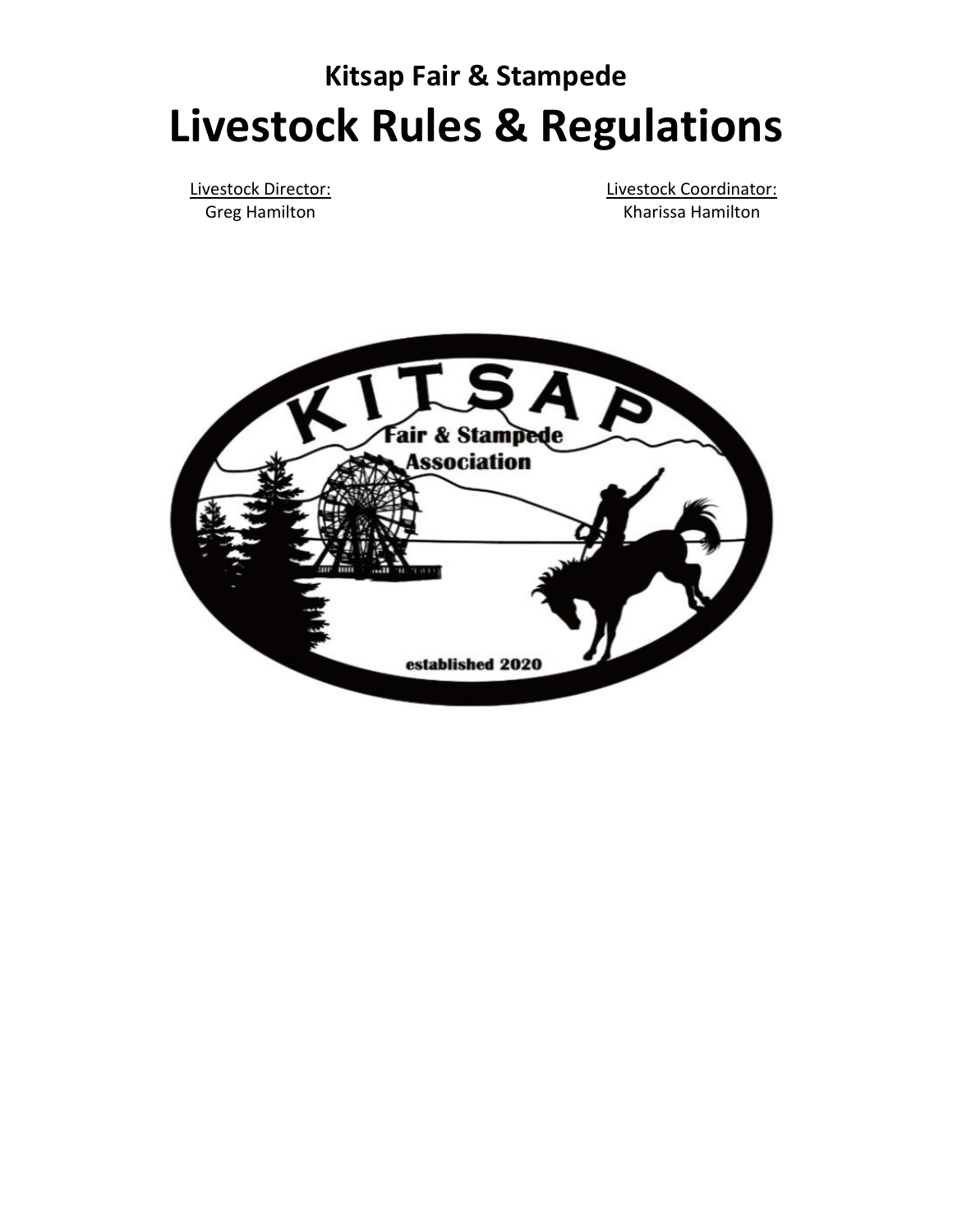| <b>Greg Hamilton</b> | Livestock Director    | 360-265-5593 | greg@oldfrontierfamilyfarm.com     |
|----------------------|-----------------------|--------------|------------------------------------|
| Kharissa Hamilton    | Livestock Coordinator | 360-710-6805 | kharissa@oldfrontierfamilyfarm.com |

# **Barn Managers**

| <b>Barn</b>            | <b>Manager</b>        | <b>Contact Information</b> |                              |
|------------------------|-----------------------|----------------------------|------------------------------|
| Beef/Dairy             | <b>Shannon Hayes</b>  | 360-286-3847               | weezncrew@hotmail.com        |
| Dog                    | McKenna Welch         | 360-552-5235               | mckennaiwelch@gmail.com      |
| Goat                   | John Carter           | 360-739-3750               | john.d.carter727@gmail.com   |
| Horse                  | Kris Lynch            | 253-549-6263               | tirnanogbmf@gmail.com        |
| Llama                  | Joseph Bromm          | 360-876-2749               | josephb48@hotmail.com        |
| <b>Miniature Horse</b> | Mescha Manietta       | 360-440-6576               | memanietta@gmail.com         |
| Poultry                | Danielle Foss         | 360-506-9910               | dandefoss@outlook.com        |
| Rabbit                 | Kristin Balstad       | 360-731-9117               | akbalstad@gmail.com          |
| Sheep                  |                       |                            |                              |
| Swine                  | Jaci Archuleta        | 360-286-1063               | Jacipaul@wavecable.com       |
| Kitsap Co. Jr.         | <b>Richard Mielke</b> | 253-358-6269               | farming practice@hotmail.com |
| Livestock Assoc.       |                       |                            |                              |

\*\*All Livestock exhibitors must follow all of the following rules and regulations, failure to do so will result in forfeiture of premiums as determined by the Livestock Director and possible permanent expulsion from future Kitsap Fair and Stampede events.\*\*

\*\*\*For the purposes of these guidelines "livestock" is defined as all animal exhibits including rabbits, cavies, dogs, cats, poultry, etc. and "exhibitors" are those responsible for defined livestock as outlined on the submitted entry form.\*\*\*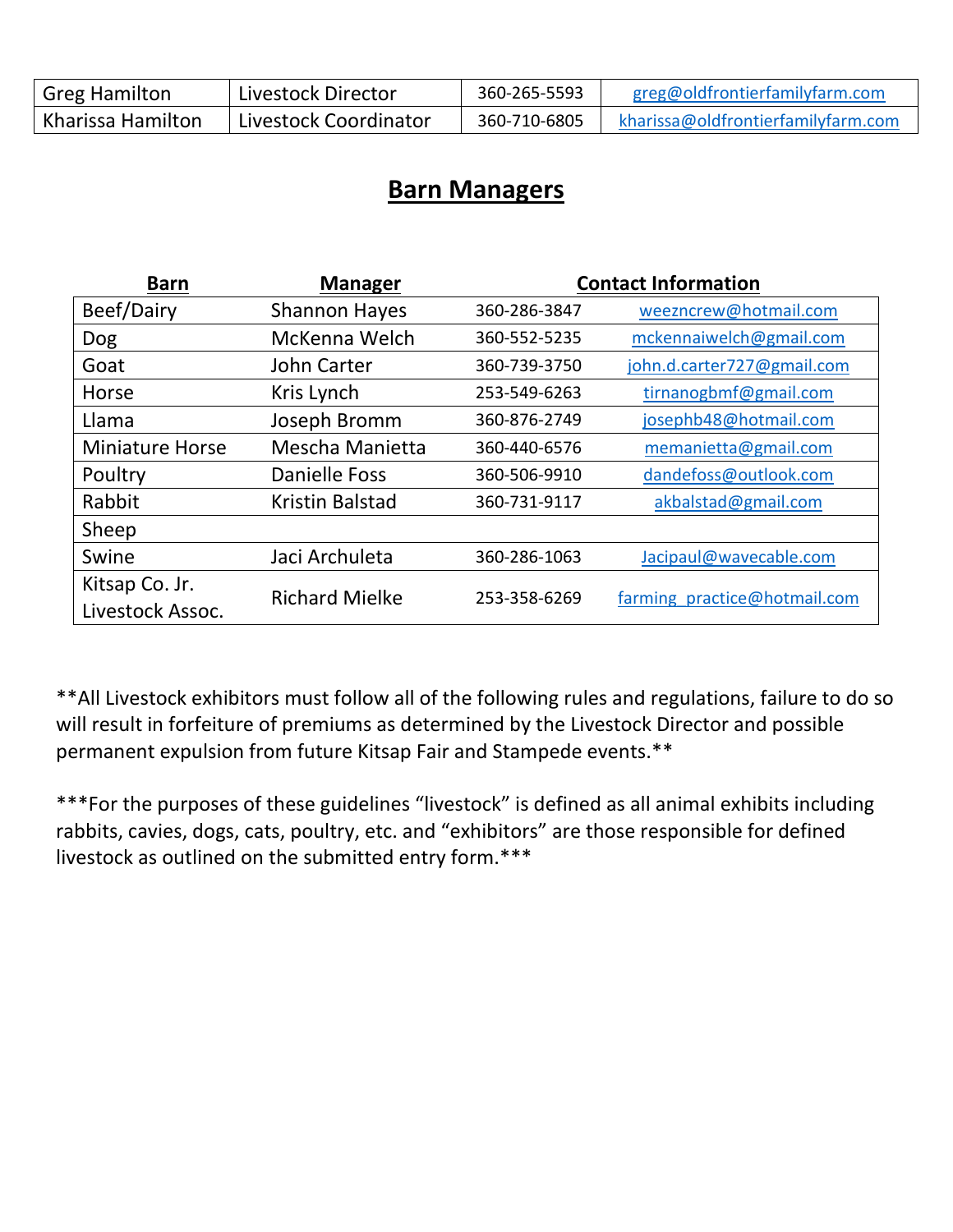#### **Entries:**

- 1. All exhibitors in the Kitsap Fair and Stampede must comply with all rules and regulations as set forth by the Kitsap Fair and Stampede Association. Violation of any rules or regulations may be cause for disqualification of any exhibitor and may result in such exhibitor being removed from Kitsap County Fairgrounds and forfeit all premiums defined in Exhibitors' Guides.
- 2. Removal of any exhibit, prior to dismissal time, from display area will be seen as a final act and will result in immediate forfeiture of all premiums, points, and privileges by the exhibitor. Further, exhibitor may be suspended from future exhibiting at the Kitsap Fair and Stampede.
- 3. The Livestock Director reserves the right to remove any exhibit that may be falsely entered or may be deemed unsuitable, objectionable, or unsafe.
- 4. Space Availability: Priority will be given to **all** youth exhibitors and participants of the Kitsap County Junior Livestock Auction. Any person, regardless of place of residence, may enter all divisions of open class livestock. However, entries will be accepted from the Kitsap County area first, Kitsap Peninsula area second, with out-of-County third on a first come, first served basis, subject to space availability. Entry fee will be refunded if exhibit is not accepted due to space availability.
- 5. If it is ascertained that an animal or exhibit is entered in a division or class in which it does not belong, the Superintendent shall correct the entry and place the animal or exhibit in the class where it properly belongs and will so notify the entry clerk.
- 6. No animal from any quarantined premises will be permitted to enter the Fair.
- 7. Entry Fees: Entry fees are defined in specific open class department rules. There will be no entry fees for 4-H and FFA Exhibitors, except in open class. All open class livestock entries must be received by the Kitsap Fair Office on or before July 15th, at 1300 NW Fairgrounds Rd, Bremerton, WA 98311 (mailing address – PO Box 2510, Silverdale, WA 98383). Entry fees must be paid at the time entries are submitted. All entry fee checks and/or money orders must be made payable to the Kitsap Fair and Stampede or KFSA.
- 8. 4-H and FFA exhibitors participating in Open Class competition must comply with all Open Class rules and regulations and only upon payment of entry fees and be entered by the prescribed date.
- 9. All returned checks will be subject to an insufficient funds fee of \$35.
- 10. Entry Times: All exhibits in livestock departments of the Kitsap Fair and Stampede will be entered the following times only:
	- Tuesday of Fair week between the hours of 10:00 a.m. to 9:00 p.m. subject to, complying with the health requirements and veterinary inspection, unless otherwise stated in department rules.
- 11. In all cases of livestock exhibits, the exhibits are to be in their assigned places in the livestock barns no later than 10:00 p.m., Tuesday of Fair week (except dogs & cats).
- 12. NO ANIMAL IS ALLOWED IN BARNS WITHOUT BEING VET CHECKED.
- 13. All exhibits are required to decorate their stall/cage space. Coordinate with the Barn Manager for sizes, and locations of displays. Educational displays on a 22"x28" poster are HIGHLY encouraged, for larger displays please contact your barn manager to arrange space. *\*Please remember exhibits are intended to attract public interest and education in livestock and agriculture. \**
- 14. All exhibitors must wear closed toe shoes while handling or tending to hooved animals, including exhibiting, cleaning, washing, watering, feeding, barn duty, etc.
- 15. All livestock must be kept un-blanketed from 10:00 a.m. to 9:00 p.m. each day of the Fair except on the day of showing when they may be washed and blanketed until time of showing.
- 16. All washing must be approved by the barn manager and only in appropriate facilities.
- 17. The owner of an exhibit(s) releases the Kitsap Fair and Stampede Association from any liability from loss, damage or injury to livestock, person(s) or property while such livestock exhibit(s) is/are on the Kitsap County Fairgrounds.
- 18. At the discretion of the Livestock Director, Livestock Coordinator, or Fair Veterinarian, any animal that will not stand or endangers the Fair Veterinarian, exhibitor, public, or other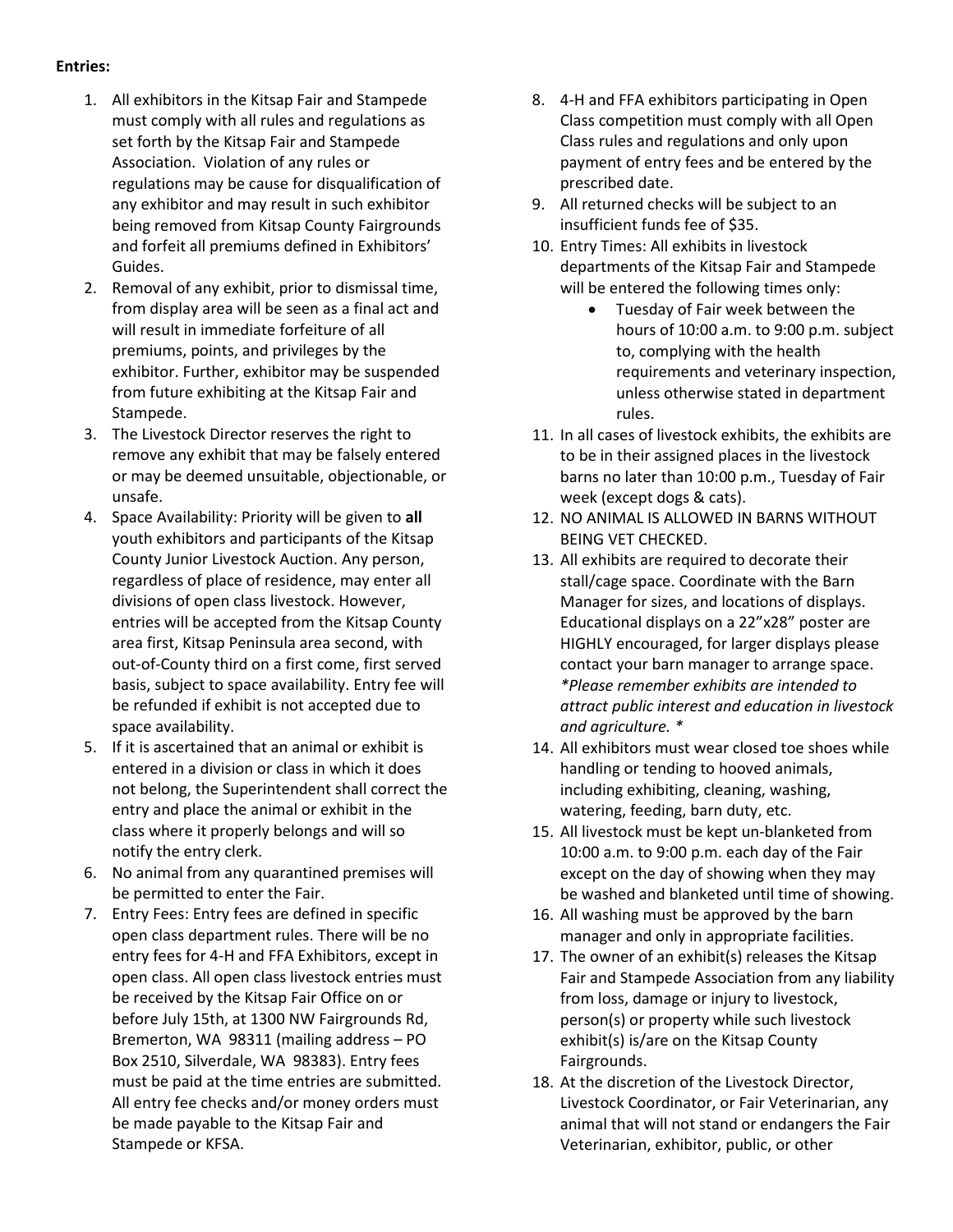exhibitors, during veterinary examination will be immediately removed from the grounds.

- 19. All barns will have a MANDATORY barn meeting by 10 am Wednesday of fair week, led by the Barn Manager, to review all barn rules and answer any questions regarding fair, barn, and livestock rules. Every exhibitor or representative of the exhibitor must be present.
- 20. No exhibitions will begin prior to the opening of the fair on any day. Fair opens at 10 am Wednesday through Sunday.
- 21. Any barn/area closures, due to show schedules or animal movement, need to be approved by the Livestock Coordinator. Closures must be posted in advance and clearly visible to the public with an approximate re-opening time.
- 22. All Kitsap County Junior Livestock Auction (KCJLA) exhibitors must adhere to the Livestock Rules and Regulatiions as set forth by the Kitsap Fair and Stampede Association as well as all department rules for which they are entered.
- 23. KCJLA rules can be found at [www.kitsapfair.o](http://www.kitsapfair./)rg.

#### **Health Requirements:**

- 1. NO ANIMAL MAY ENTER ANY BARN WITHOUT BEING PREVIOUSLY VET CHECKED BY FAIR APPROVED VETERINARIAN.
- 2. Authorized Fair Veterinarians will examine all livestock exhibits during the hours of 10:00 a.m. – 9 p.m. on Tuesday of Fair week, unless otherwise noted in department rules.
- 3. Fair veterinarian must and will reject any animal with infectious or contagious disease or ectoparasites. Exhibitors should be aware that ringworm, warts, pinkeye, strangles, contagious ecthyma, scabies, lice, mites, ticks, fleas, abscesses, and sore mouth fall into these categories.
- 4. If a Fair veterinarian rules that an animal may not enter the Fair because of disease or any other reason, they shall advise the Livestock Director or Livestock Coordinator and, in turn, the Exhibitor shall be so advised.
	- a. The animal shall be immediately removed and not allowed to return during the current Fair. In all cases, the decisions of the Fair Veterinarian shall be final.
	- b. If any Exhibitor's livestock and/or animal become sick or diseased after they complete vet check the barn manager **and** Livestock Coordinators must be notified immediately.
- c. If any veterinarian services are required, the exhibitor may call their own vet or use the fair veterinarian that is on call for the duration of the fair.
- d. Any veterinarian services and fees that may be required shall be solely the responsibility of the Exhibitor and such expenses shall be borne by the Exhibitor.
- e. The exhibit in question may be sent home at the discretion of the Veterinarian and Livestock Director.
- 5. Individual or herd health certificates and proof of vaccination are strongly recommended for entry. The Fair veterinarian shall issue a blanket health certificate covering all animal entries to the Fair.
- 6. No animal from a quarantined area or premises will be permitted to enter the Fair/show.
- 7. All out-of-state entries will require approval by the Livestock Director before being accepted, please contact the fair office before the entry deadline.
- 8. Out-of-state animal entries must comply with Washington State import regulations. No exemptions are allowed unless exempt in WSDA rules. CVIs are required for out-of-state animals. See out-of-state animal entry document on the WSDA website.
- 9. All out-of-state horses must have a negative Coggins test within six months.

#### **Individual Barn Veterinary Requirements:**

- 1. CATS: Proof of current rabies is REQUIRED AT VET CHECK. It is recommended that cats be dewormed three weeks prior to Fair. All cats must be healthy, free from parasites and have their claws clipped. No pregnant or nursing cats may be entered. It is strongly suggested that cats be spayed or neutered. 4 in 1 vaccination, feline leukemia vaccination and flea control are highly recommended.
- 2. CATTLE: It is recommended cattle be vaccinated in the current show year against respiratory diseases with a booster administered one month before fair.
- 3. DOGS: Exhibitors must present one of the following as proof of rabies vaccination on a State 4-H Rabies Certificate (WS4-HF/1.30m) with proper veterinarian or clinic identification, a certified rabies form from your veterinarian, or a written statement from your veterinarian on the clinic's letterhead. Dogs must be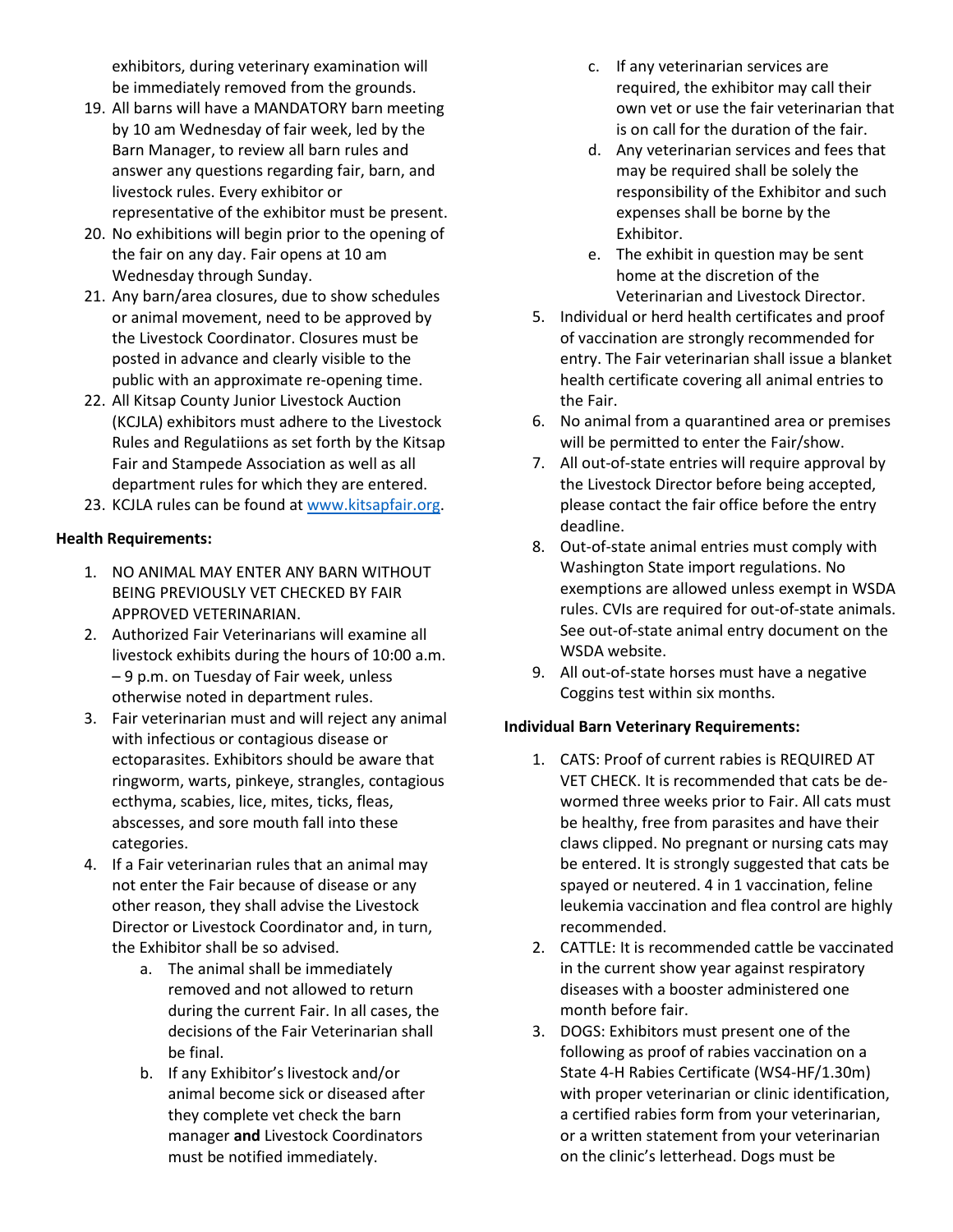vaccinated at least 21 days prior to the start of Fair. It is required that dogs have current vaccinations or titer or as recommended by their veterinarian. It is recommended that all dogs have a current Bordetella that is given at least 14 days before Fair. Proof must be presented at vet check to attend Fair. All dogs must pass a visual health inspection by a veterinarian and or veterinarian technician. Only dogs that appear healthy and free of external parasites will be allowed to enter. It is recommended that all dogs be tested for internal parasites, 30 days or less, prior to Fair and treated as necessary. It is also recommended that a flea treatment/prevention be available to your dog during fair.

- 4. HORSES: It is recommended Equine rhinopneumonitis (equine herpes virus-1) vaccination booster is given within 35 days of possible exposure to the virus. Equine rhinopneumonitis are associated with increased risk of equine herpes myeloencephalopathy, so boosters should be given well in advance of potential exposure.
- 5. LLAMAS: It is recommended that llamas be vaccinated yearly and checked for lice.
- 6. POULTRY: All chickens, exotic fowl, and game birds must test negative for Pullorum-Typhoid within 90 days prior to exhibition. Waterfowl, doves, and pigeons are exempt from this rule. Exhibitors are exempt from this rule if they are members of the National Poultry Improvement Program. Per WAC 16-59-030
- 7. RABBITS: Any rabbit with infectious or contagious diseases or ectoparasites including, but not limited to, ringworm, warts, pinkeye, strangles, contagious ecthyma, scabies, lice, mites, ticks and fleas will be rejected.
- 8. SHEEP/GOATS: All goats must have Washington state approved scrapie I.D., tattoo or tag. Bring a copy of your scrapie letter to the vet check to be collected by the Barn Manager. Per WAC 16- 89-022
- 9. SWINE: It is recommended that swine be vaccinated at least four weeks prior to Fair. All Swine must be treated for LICE within 48 hours prior to Fair Check in.

## **Bio-Security and Public Safety:**

- 1. It is recommended that no food or drink be allowed in any Kitsap Fair livestock buildings.
- 2. All exhibitors should be aware of the public while handling animals. Youth exhibitors should

have an adult present to watch for the public and request they maintain a safe distance from all animals when outside of their stall/cage. If necessary, barriers can be put in place, please request this with a Livestock Coordinator.

- 3. It is recommended exhibitors with animals in multiple barns take necessary bio-security precautions such as disinfecting or changing boots between barns. It is also recommended exhibitors wash or sanitize hands before entering a barn.
- 4. It is recommended that all livestock quarantine for at least a 30-day period after leaving the fair.

## **Herdsmanship:**

- 1. All exhibitors (4-H, FFA, and Open class) are required to participate in herdsmanship.
- 2. The purpose of herdsmanship is to encourage better care and display of animals in the barn. Judges may conduct several examinations throughout the day.
- 3. Daily participation by every exhibitor is required.
- 4. In addition to herdsmanship each barn is subject to **barn duty** as outlined in each division. This will be organized by the Barn Manager.
- 5. Herdsmanship begins at 9 am Wednesday and ends Sunday after exhibits are released.
- 6. Every exhibitor with livestock will be entered in the Herdsmanship contest.
	- a. The purpose of this contest is to encourage exhibitors to care for livestock, pens, and equipment properly and keep stalls and animals clean and attractive at all times.
- 7. All barns will post the show schedule board, each exhibitor's educational poster and stall cards.
- 8. Feeding and grooming areas will be conspicuously designated by Superintendent.
- 9. Herdsmanship judges will inspect pens at any time during the day, from 10am to 7pm.
- 10. Exhibitors only, are expected to perform the duties of Herdsmanship, though youth under 11 may need help.

## **Haul Out Procedures:**

1. Withdrawal Times: No livestock, decorations, stall cards, or ribbons may be removed from exhibit area of the Fairgrounds prior to 6:00 p.m. on Sunday. Those exhibitors who are